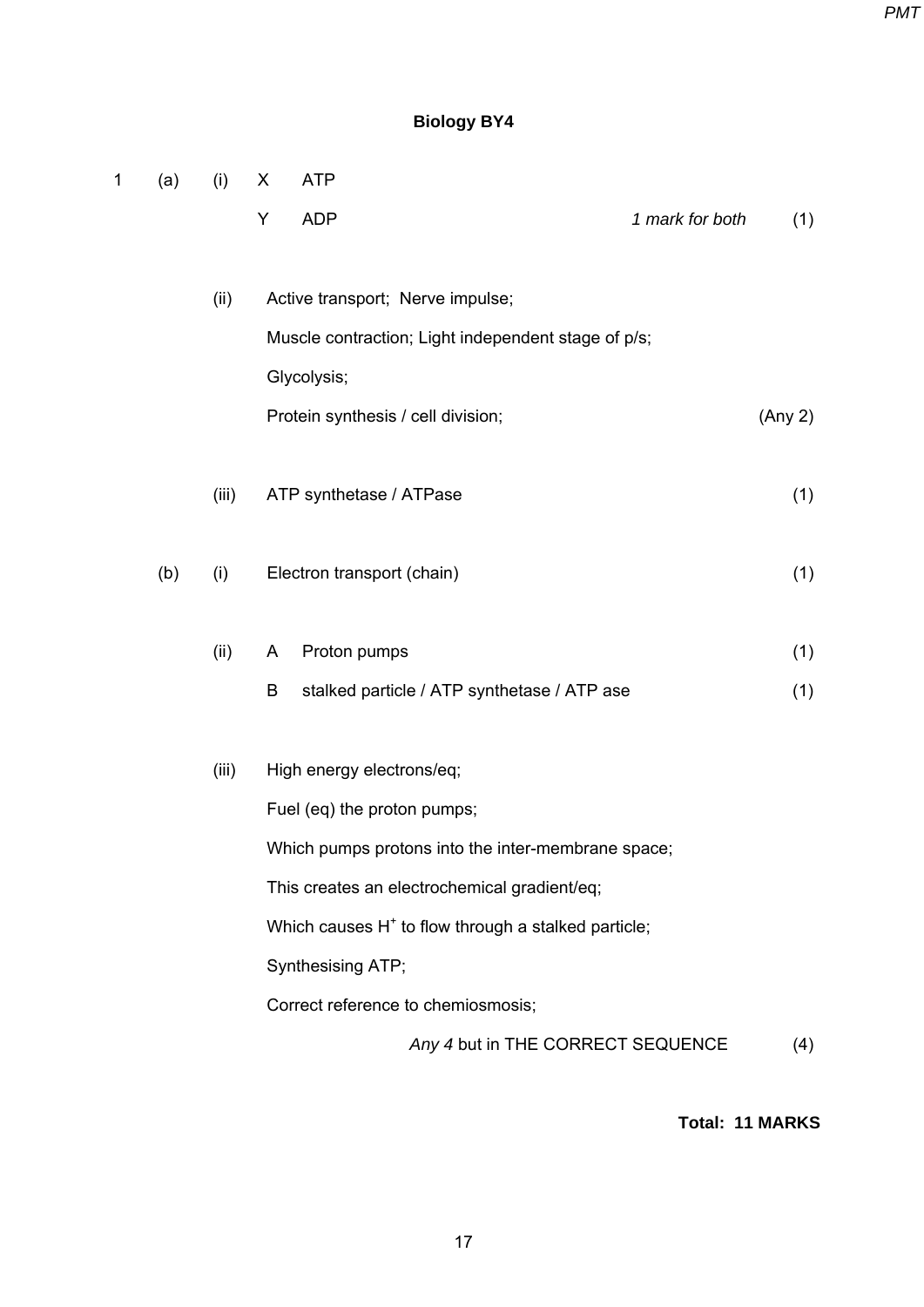| 2 | (a) | 1              | Obligate aerobes;                                                        |                  | (1)     |
|---|-----|----------------|--------------------------------------------------------------------------|------------------|---------|
|   |     |                | at the top of the test tube in order to absorb maximal oxygen/eq;        |                  | (1)     |
|   |     | $\overline{2}$ | Obligate anaerobes;                                                      |                  | (1)     |
|   |     |                | gather at the bottom to avoid oxygen/eq.                                 |                  | (1)     |
|   |     | 3              | Facultative anaerobes;                                                   |                  | (1)     |
|   |     |                | gather mostly at the top, since aerobic respiration is the most          |                  |         |
|   |     |                | beneficial/but as lack of oxygen does not inhibit them, they can         |                  |         |
|   |     |                | be found all along the test tubes.                                       |                  | (1)     |
|   | (b) |                | C. perfringens is an obligate anaerobe;                                  |                  |         |
|   |     |                | More/high pressure oxygen (is forced) into the wound;                    |                  |         |
|   |     |                | C. perfringens/bacteria cannot metabolise / is inhibited in the presence |                  |         |
|   |     |                | of $O_2$ ; (not: respire)                                                |                  |         |
|   |     |                | Bacteria stop dividing / producing toxin;                                |                  |         |
|   |     |                | Allows antibiotics/immune system time to destroy bacteria.               |                  | (Any 2) |
|   | (c) |                | Suitable temperature (not heat);                                         |                  |         |
|   |     |                | Suitable pH;                                                             |                  |         |
|   |     |                | Carbon source/glucose*;                                                  |                  |         |
|   |     |                | Nitrogen source/eq*;                                                     |                  |         |
|   |     |                | Vitamins*;                                                               |                  |         |
|   |     |                | Mineral salts*;                                                          |                  | (1)     |
|   |     |                | [or nutrients instead of *]                                              |                  |         |
|   |     | Water;         |                                                                          | Any 3 for 1 mark |         |
|   |     |                |                                                                          |                  |         |

# **Total: 9 MARKS**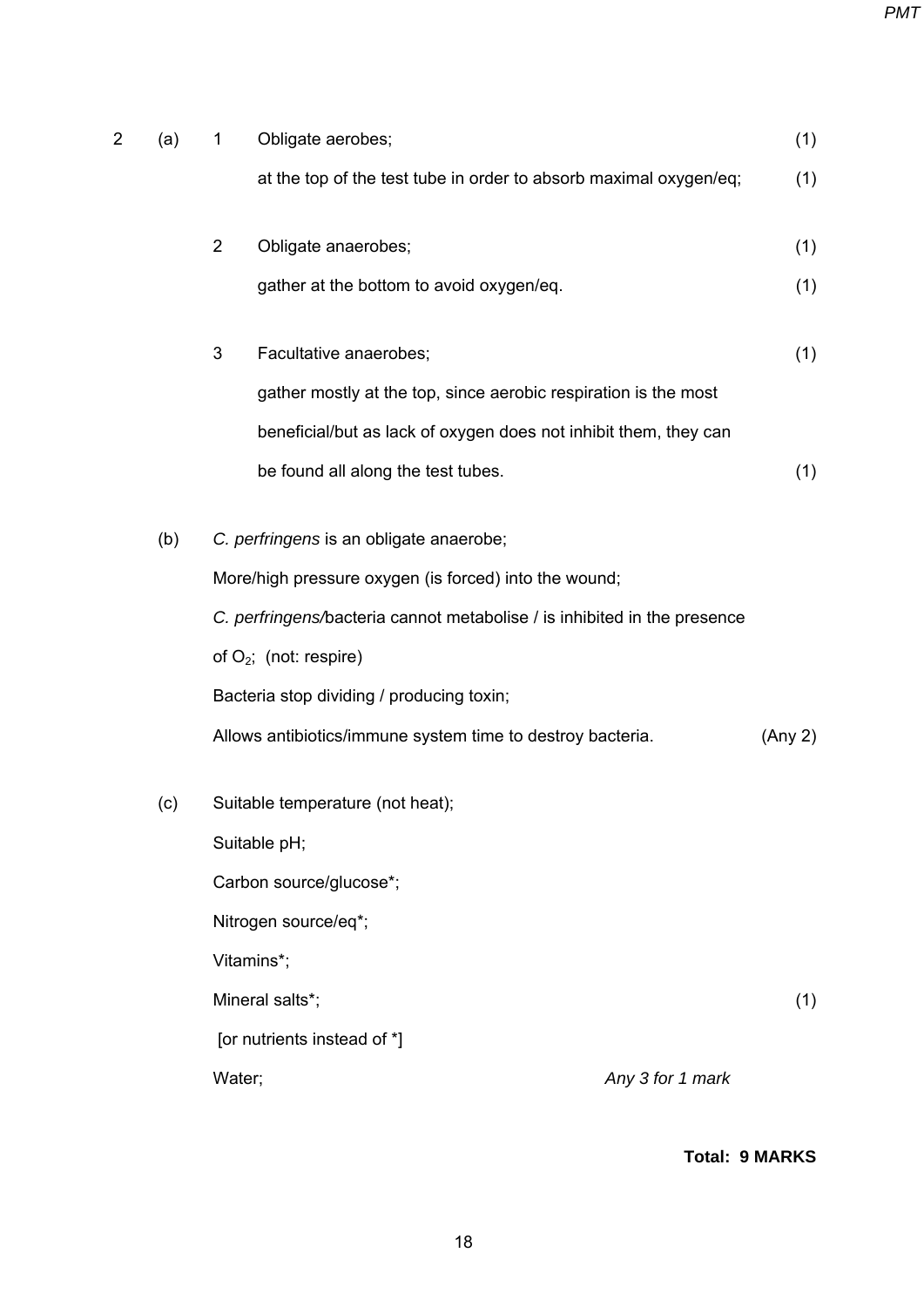*PMT*

| 3 | (a) | Ribosomes are not involved in respiration/eq;                        | (1)     |
|---|-----|----------------------------------------------------------------------|---------|
|   |     | Mitochondria cannot metabolise glucose/have no enzymes for glucose   |         |
|   |     | breakdown / have no carrier for glucose in the membrane;             |         |
|   |     | Pyruvate is broken down in the/Link reaction/Krebs cycle producing   |         |
|   |     | $CO2$ ;                                                              |         |
|   |     | No lactate with either substrate as mitochondria are not involved in |         |
|   |     | anaerobic respiration;                                               | (Any 2) |
|   |     |                                                                      |         |
|   |     | CR breaks down glucose anaerobically to lactate;                     |         |
|   |     | Enzymes for pyruvate breakdown are in mitochondria/Link or Krebs     |         |
|   |     | occurs in mitochondrial matrix;                                      |         |
|   |     | Cytoplamic residue cannot metabolise pyruvate                        | (Any 2) |
|   |     | (No source of reduced NAD)                                           |         |
|   |     |                                                                      |         |
|   | (b) | Cyanide must stop Krebs cycle/Link reaction (since no $CO2$ is       |         |
|   |     | produced);                                                           |         |
|   |     | Non competitive inhibitor;                                           |         |
|   |     | Of the ETC/(last) proton pump;                                       |         |
|   |     | Cyanide is a respiratory inhibitor / inhibits respiration;           | (Any 2) |
|   |     |                                                                      |         |

**Total: 7 MARKS**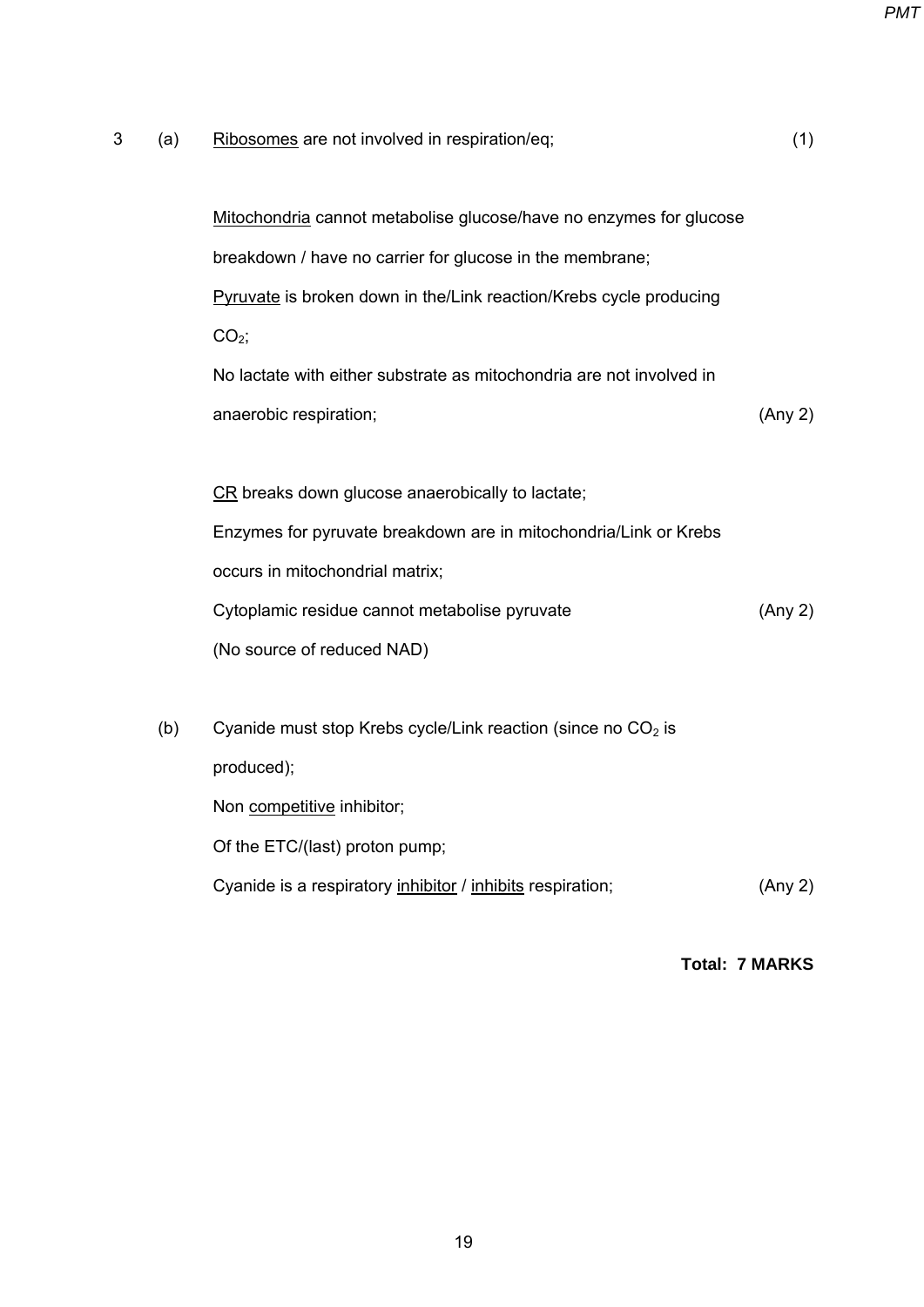4 (a) Ultrafiltration;

High hydrostatic pressure/high pressure in glomerular capillary/glomerulus; Forces small molecules through the capillary (walls) into capsule; through basement /dialysing membrane; (Any 3)

- (b) (i) podocytes, (1)
	- (ii) Capillary shows pores/fenestrations/small gaps; (1)
- (c) (i) Selective reabsorption (1)
	- (ii)

| Molecule    | Facilitated<br><b>Diffusion</b> | Active<br>Transport | Osmosis |
|-------------|---------------------------------|---------------------|---------|
| Glucose     |                                 | $(\checkmark)$      |         |
| Amino Acids |                                 | $(\checkmark)$      |         |
| Water       |                                 |                     |         |
| Sodium Ions |                                 |                     |         |

## Transport mechanism

# One mark per column (3)

- (d) Short length (in fresh water mammals) Because water is readily available so low  $\Psi$  not needed;  $(1)$  Medium length (in terrestrial mammals) Water reasonably available; (1) Long length (in desert mammals) Water needs to be conserved so medulla with low Ψ required; (1) (e) ADH is not being secreted;
	- Collecting duct cells are not responsive to ADH;

| So reduced water uptake into the medulla; | (Any 1) |
|-------------------------------------------|---------|
| Collecting duct cells less permeable.     |         |

**Total: 13 MARKS**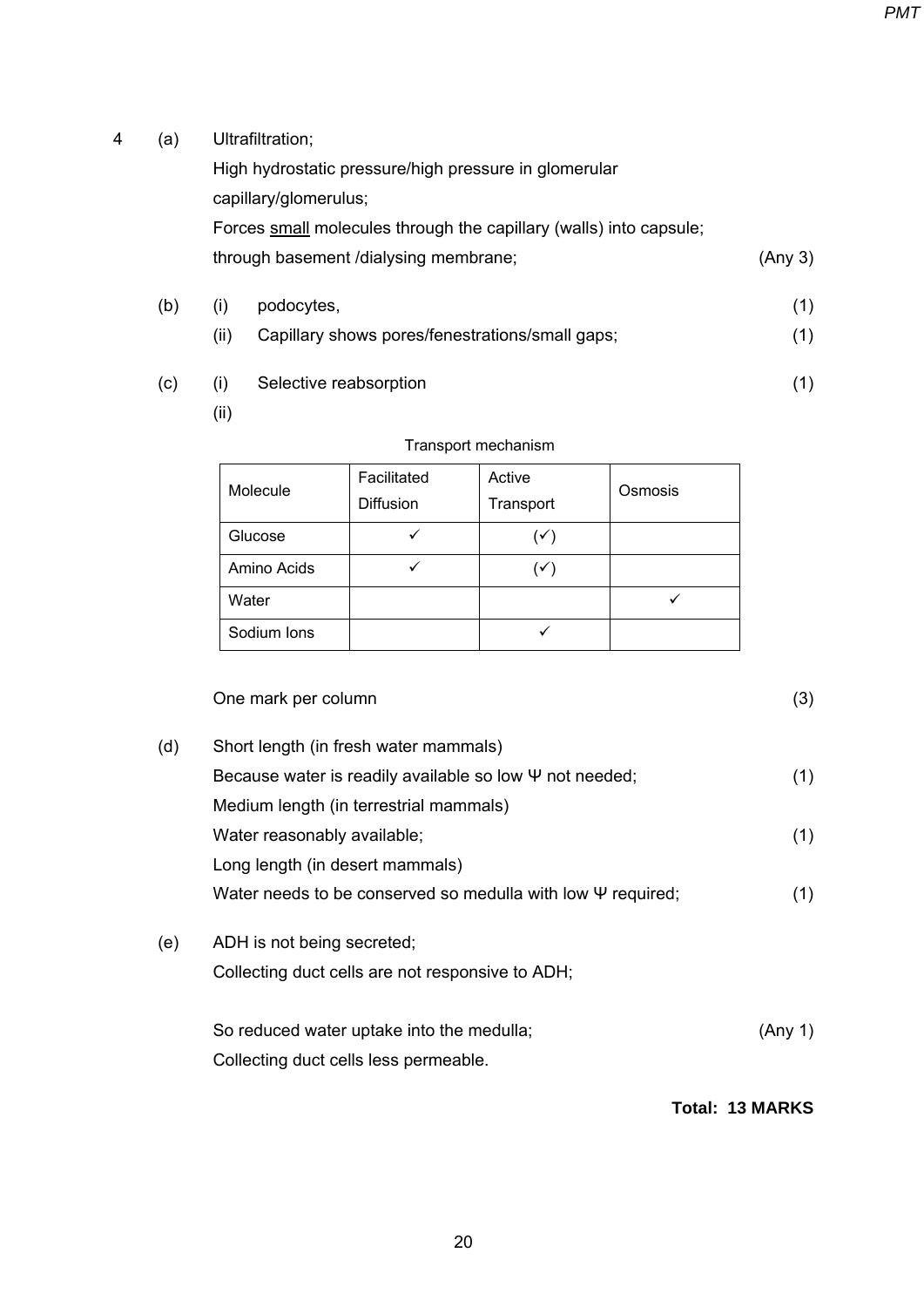*PMT*

| 5 | (a) | Decay/putrefaction/decomposition/ammonification;                                           | (1)     |
|---|-----|--------------------------------------------------------------------------------------------|---------|
|   | (b) | Nitrosomonas/nitrococcus                                                                   | (1)     |
|   |     | Nitrobacter                                                                                | (1)     |
|   | (c) | Denitrification                                                                            | (1)     |
|   |     | Anaerobic/eq                                                                               | (1)     |
|   | (d) | Rhizobium<br>(i)                                                                           | (1)     |
|   |     | Hb absorbs/has an affinity for O <sub>2</sub><br>(ii)                                      | (1)     |
|   | (e) | Respiration would demand high use of $O_2$ ;                                               |         |
|   |     | $O2$ is the final electron acceptor in the ETC;<br>(And so rapidly) converts $O2$ to water | (Any 2) |
|   | (f) | Waterlogged soil/bogs are anaerobic;                                                       |         |
|   |     | Have low nitrate content/denitrification occurring;                                        |         |
|   |     | Insect's protein is digested;                                                              |         |
|   |     | Releasing amino acids/ammonium ions;                                                       |         |
|   |     | Which can be used for plant protein/nucleic acid synthesis;<br>(not: nitrates or growth)   | (Any 2) |

**Total: 11 MARKS**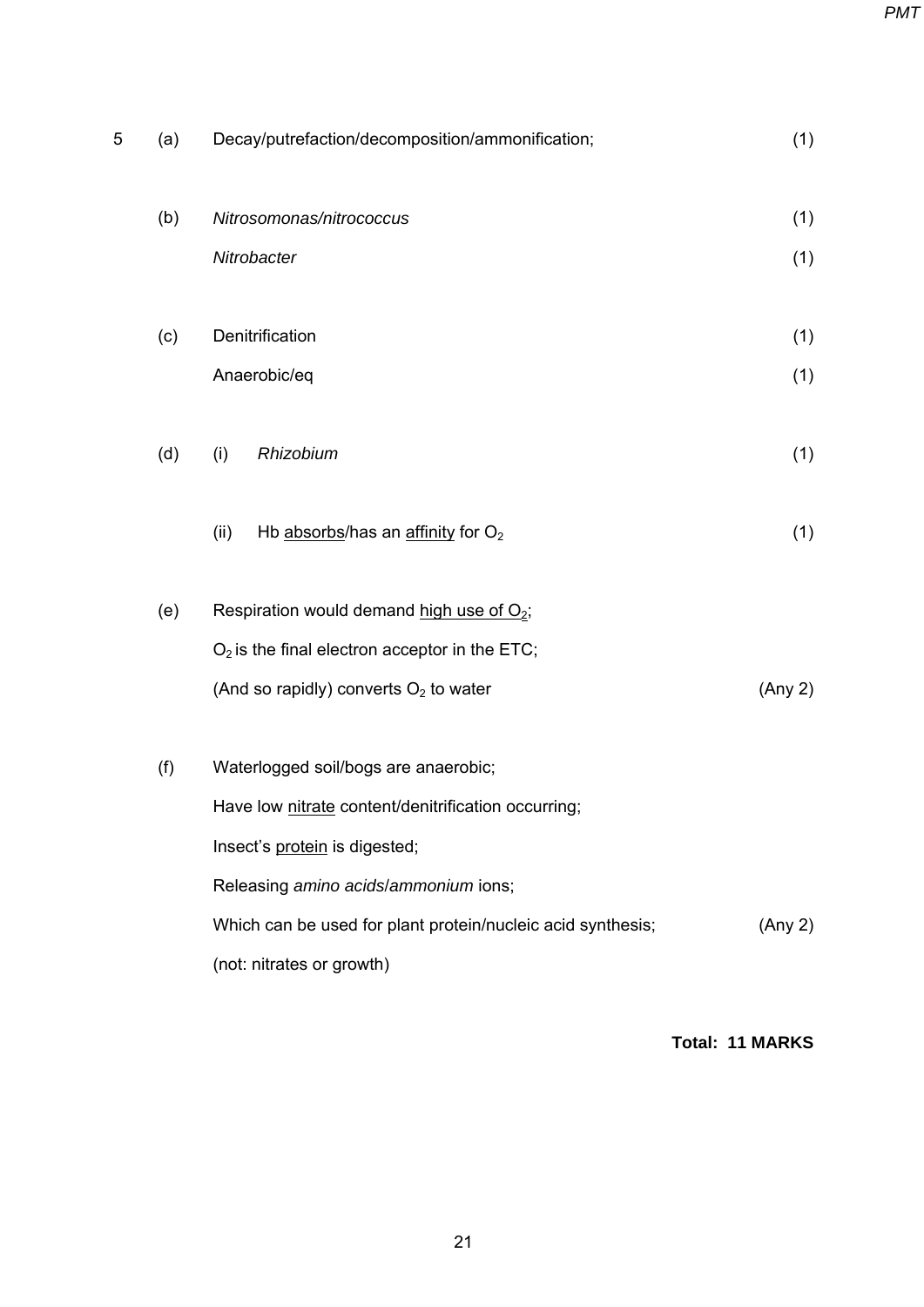6 (a) Sunlight/Red light is absorbed during daylight;

Pr/ P660 is converted to Pfr/ P730; Pfr is active and inhibits flowering (in short day plants); In Exp1 lots of light/high Pfr so no flowering (inhibited); In Exp2 not enough Pfr/low Pfr (no inhibition) so flowering; In Exp3 the Pr is (rapidly) converted back to Pfr; so inhibition of flowering; (allow: converse points) (Any 3)

- (b) Short day plant (1)
- (c) Allows plant breeders to cross pollinate flowers which would not usually flower at the same time Preparation of flowering plants for known dates – Christmas/Easter/ Mothers' Day/eq (1)

#### **Total: 5 MARKS**

- 7 (a) Large/intense/dark spot of G3P indicating a lot has been synthesised; First product after  ${}^{14}CO_2$  added is G3P; Smaller quantity of sugar phosphates produced later; (Any 2)
	- (b) More sugar phosphates produced; More triose phosphate produced; Presence of amino acids indicate other compounds being synthesised; Presence of citric acid; Any comment on Krebs cycle intermediates being used to synthesise amino acids; Sucrose present. (Any 3)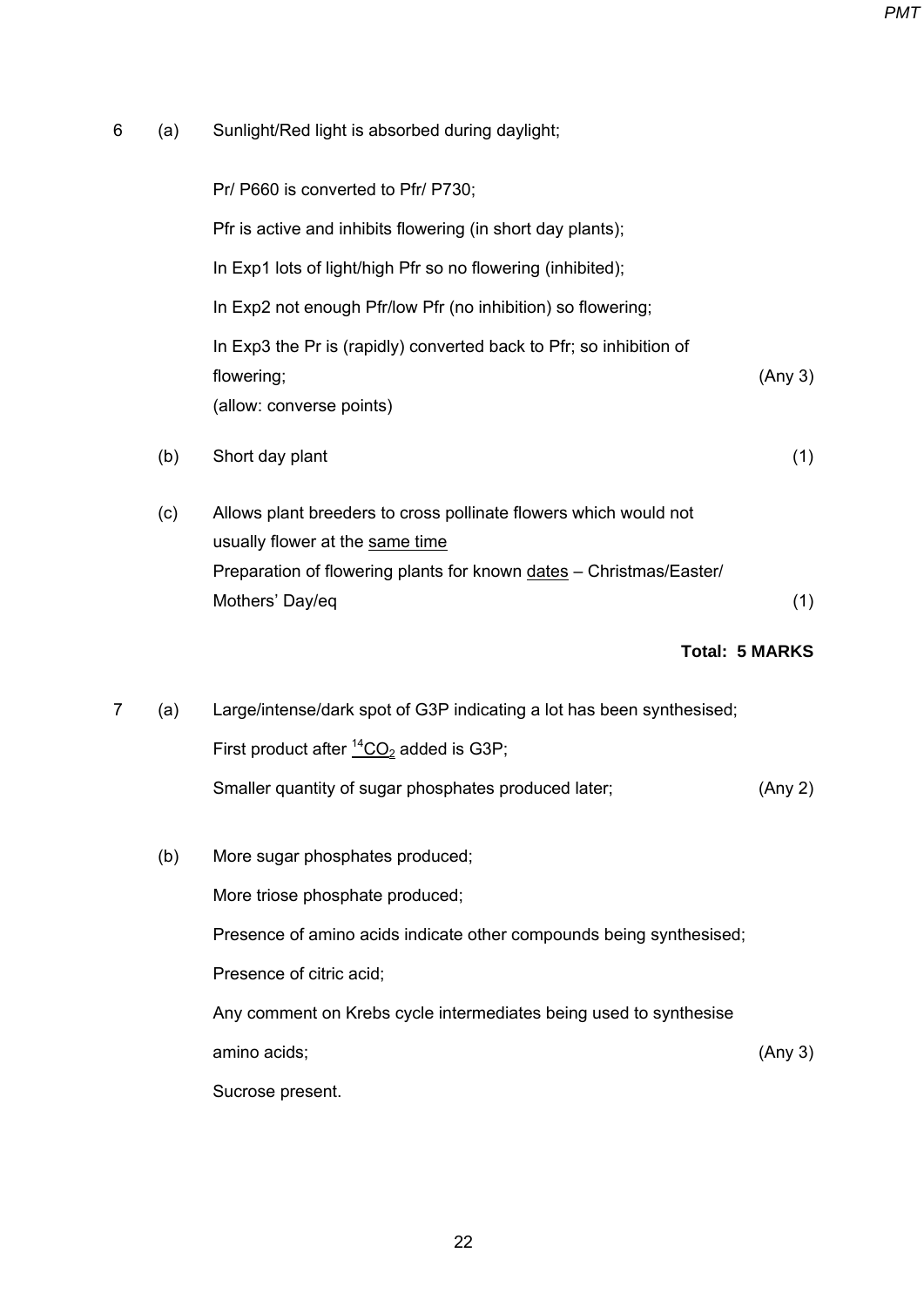| (c) | Presence of nucleic acids/ATP/ADP/eq.;           |                 |         |
|-----|--------------------------------------------------|-----------------|---------|
|     | Starch;                                          |                 |         |
|     | Proteins;                                        |                 |         |
|     | Lipids/glycerol/fatty acids;                     |                 | (Any 2) |
|     | Cellulose.                                       |                 |         |
|     | (not: RUBP/ glucose/fructose/ethanol)            |                 |         |
|     |                                                  |                 |         |
| (d) | Reduced NADP/NADPH/NADPH <sub>2</sub>            |                 |         |
|     | <b>ATP</b>                                       | 1 mark for both | (1)     |
|     |                                                  |                 |         |
| (e) | Cyclic                                           |                 |         |
|     | Light absorbed/harvested by PS 1/P700;           |                 |         |
|     | High energy electrons used to fuel proton pump;  |                 |         |
|     | Creating EC gradient/eq.;                        |                 |         |
|     | Allowing ATP synthesis/ATP as a product;         |                 |         |
|     | Electrons return to PS1/P700/same PS (I);        |                 | (Any 2) |
|     |                                                  |                 |         |
|     | <b>Non Cyclic</b>                                |                 |         |
|     | Light harvested/absorbed by both PS;             |                 |         |
|     | High energy electrons passed to carriers;        |                 |         |
|     | Replaced in PS2/P680 by photolysis of water/eq.; |                 |         |
|     | Electrons replaced in PS1/P700 from PS2/P680;    |                 |         |
|     | Electrons from PS 1/P700 passed to NADP;         |                 |         |

Products are reduced NADP and ATP (Any 4)

**Total: 14 MARKS**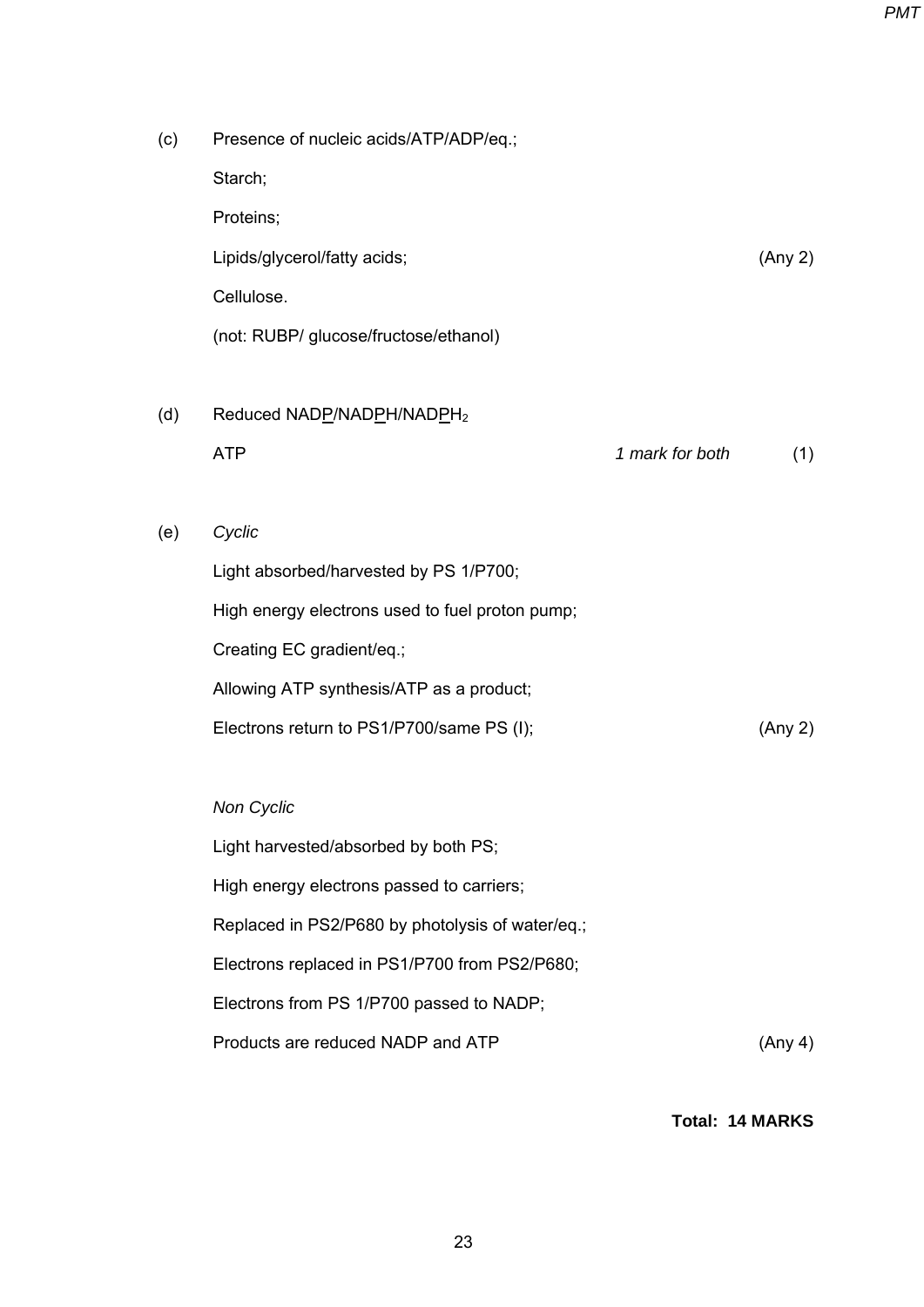# 8 (a) Chemical control

# *Advantages*

- A. Very effective/quick/cheap means of control
- B. Chemicals can be applied on a small area (e.g. Market gardening) / Application does not require a high level of skill/knowledge

# *Disadvantages*

- C. Chemicals are not specific/may eradicate useful insects
- D. Resistance may occur (not: immunity)
- E. Killing of fish/birds/mammals/bioaccumulation;
- F. Risk to human health/contamination of rivers.

## Biological control

## *Advantages*

- G. Highly specific to one pest
- H. Long term control if predator: prey balance / Use in glasshouses
- I. May be inexpensive in long term
- J. No environmental contamination

#### *Disadvantages*

- K. Slow build up/have to accept some damage to crop/'not perfect'/pest not totally eradicated;
- L. Few successful examples
- M. Skill and research is expensive/detailed life cycle knowledge is needed
- N. Frequent input of predator needed / may only be of use in closed systems (greenhouses)
- O. Predator may become a pest itself/suitable e.g. (cane toads/hedgehogs on Uist)

 *Any 10 from the 15 marks available*